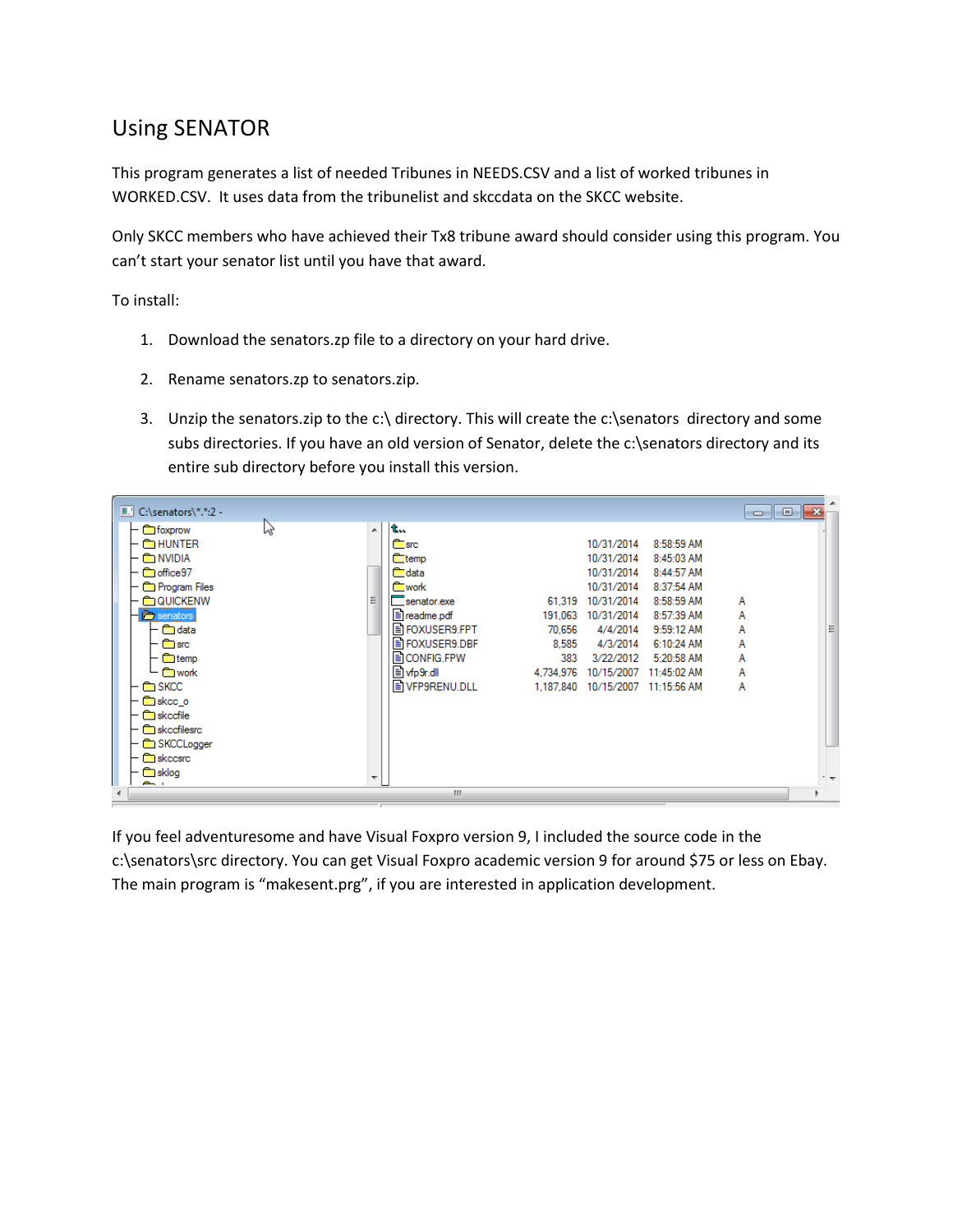| Create a shortcut to c:\senators\senator.exe. The properties should look like below. |  |
|--------------------------------------------------------------------------------------|--|
|--------------------------------------------------------------------------------------|--|

| senator.exe Properties     |                                  | р<br>x            |  |  |  |  |  |
|----------------------------|----------------------------------|-------------------|--|--|--|--|--|
| Security                   | Details                          | Previous Versions |  |  |  |  |  |
| General                    | Shortcut<br><b>Compatibility</b> |                   |  |  |  |  |  |
| senator.exe                |                                  |                   |  |  |  |  |  |
| Target type:               | Application                      |                   |  |  |  |  |  |
| Target location: senators  |                                  |                   |  |  |  |  |  |
| Target:                    | senators \senator.exe            |                   |  |  |  |  |  |
| Start in:<br>Shortcut key: | C:\senators<br>None              |                   |  |  |  |  |  |
| Run:                       | Normal window                    |                   |  |  |  |  |  |
| Comment:                   |                                  |                   |  |  |  |  |  |
| Open File Location         | Change Icon                      | Advanced          |  |  |  |  |  |
|                            |                                  |                   |  |  |  |  |  |
|                            | OK                               | Cancel<br>Apply   |  |  |  |  |  |

The program is slightly interactive. The user must enter his call and pick a log adi file to process. To execute this program, you must execute the following steps in order. The SKCC website files will be automatically downloaded.

- 1. Generate an ADI file from your log named "mylog.adi" or whatever. If you have a choice, I would only include data from your Tx8 date to the present. This will reduce processing time.
- 2. Start the SENATOR.EXE file with the icon you made earlier.
- 3. Enter your call into the call input box.
- 4. Use the "Pick Log ADI File" button to select the adi file you generated in step 1.
- 5. Push the "Go" button
- 6. The output files will appear in the C:\senators\work directory named "NEEDS.CSV" and "WORKED.CSV".